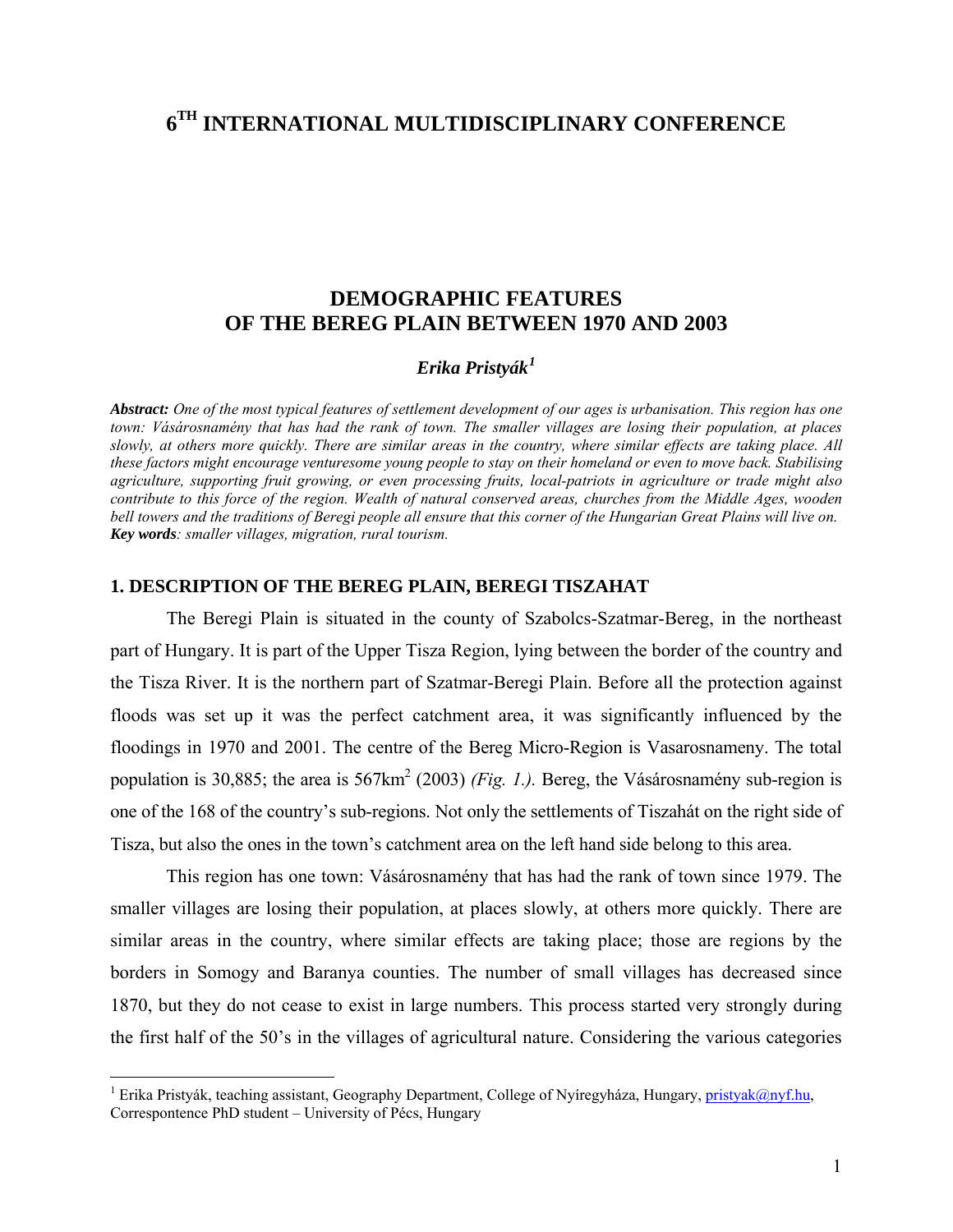of villages and also various regions of the country, we can state that the decrease of village population had different degrees and did not happen at the same time.



**Fig. 1.** The Bereg sub-region

### **2. SETTLEMENT STRUCTURE OF BEREGI PLAIN**

The most typical settlement type on the Beregi Plain is a small village. In the middle areas of our county the small and middle size villages with average 2,000 people are common, while in the western parts villages with more population are dominant. There were several factors contributing to their development. Reconstructed from the settlement structure and on the evidence of papers, most of them originated from the Hungarian conquest times. In this part of the country the Middle Age settlement structure was conserved, the Turkish invasion did not reach this far; there are a lot of villages still existing by natural resources. At the time the opportunity for cultivating land, or settling down was only possible on the plains by rivers, where spring and autumn floods could not reach. These areas were limited (2-3 km long and wide), so that area also limited the size of settlements. Flood cultivation went on until river regulations came into force. These villages are densely populated. On the Great Plains the density of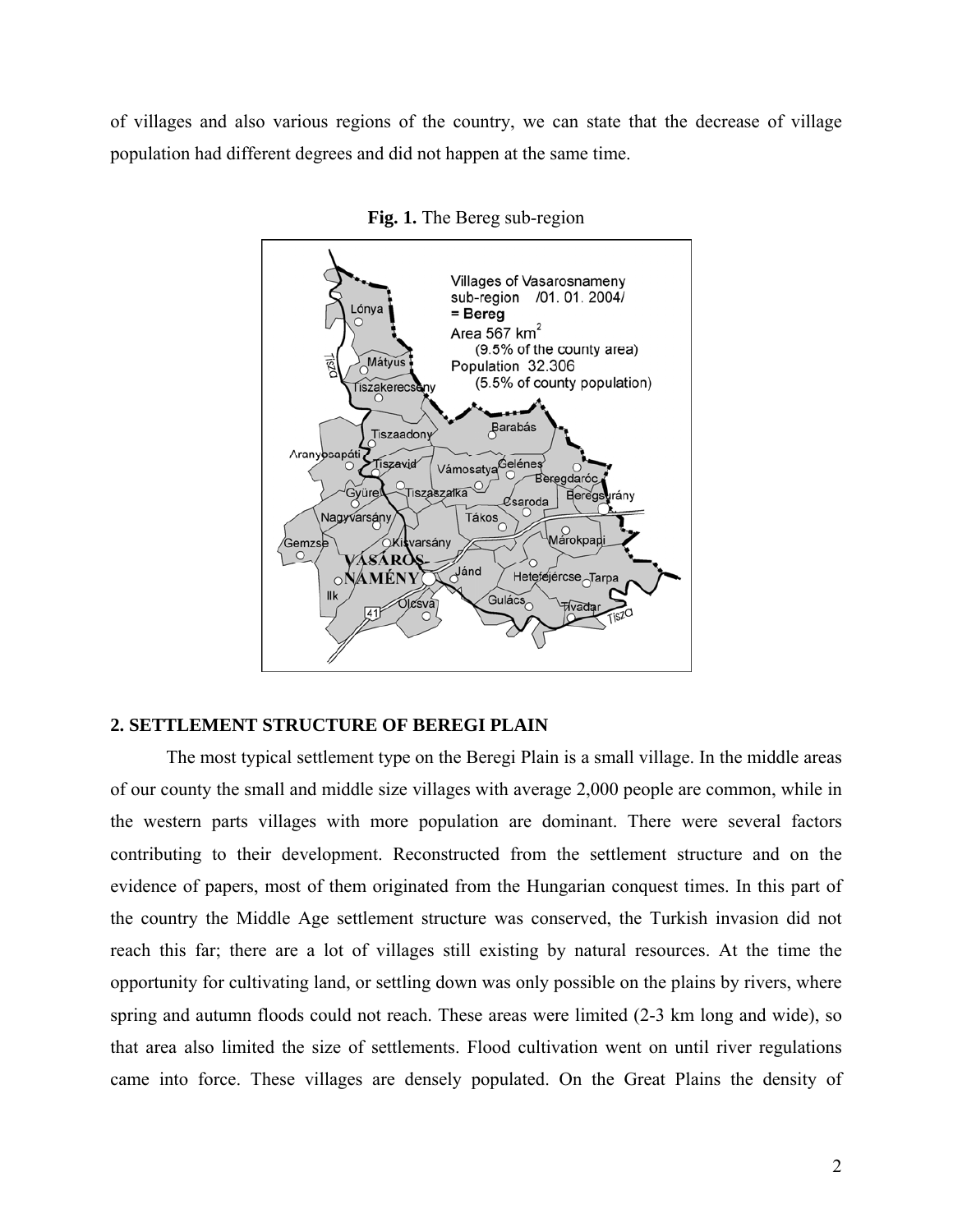settlements is  $1-2$  person/ $100 \text{km}^2$ , while here it is  $5-6$  (P-né Eke, 1981.) Categories of settlements in Bereg are based on their sizes: 5 farms (Mátyus, Tiszavid, Hetefejércse, Márokpapi, Tákos), 15 hamlets (500-1,000 people), 4 small villages (Gyüre, Kisvarsány, Ilk, Jánd), 2 big villages (Tarpa, Aranyosapáti), 1 small town (Vásárosnamény).

### **3. CHANGES IN POPULATION IN THE ABOVE REGION**

The permanent population of an area is the number of people with a permanent address. Actual growth (fall): sum of natural growth of the population and migration difference. Natural growth is the difference of live births and deaths. Natural fall in Hungary in 2003 -4.8 person/1000 resident, in our county -0,9. Changes in the population of villages are influenced by two demographic phenomena: natural growth and migration.



**Fig. 2.** Employment structure in the region

 During the last three decades changes in the population of the county show the following tendency: the population between 1970 and 1980 increased by 3.6%, this increase of 20,886 people was followed by a similar size decrease between 1989 and 1990, therefore in 1990 the population was the same as in 1970. In 1970 the number of people living in the Szatmár and Bereg areas was 76,875, 13% of the county's population. In 1980 it was 12 %, in 1990 11%, which shows their proportion decreased even compared to the total population of the county (Fig. 2.)

 These days bigger natural growth of travelling people helps the statistics. On settlements by the border of Szatmar-Bereg Plain the ratio of travelling people is 12-15 %. Number of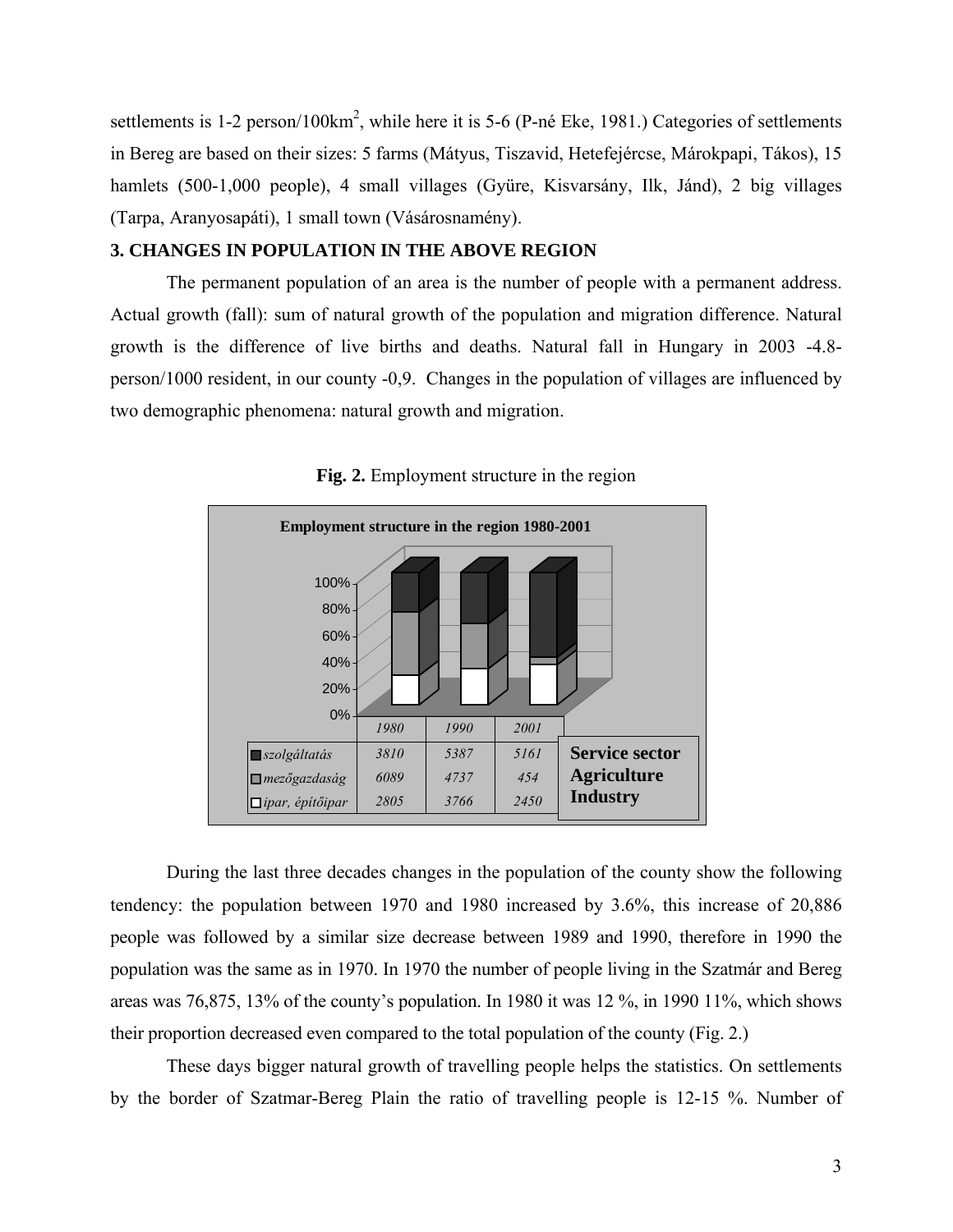travelling people: 1980:6, 1990:3,334 and in 2001 3,535. According to statistical data 3-5% of the population is travelling people, but in reality this reaches 15% at certain places. Villages with most travelling people: Aranyosapáti, Nagyvarsány, Olcsva, Tiszakerecseny.



**Fig. 3.** The relation of men and women in population, 2003

 On the settlements of the Szatmár-Bereg Plain where migration loss was significant, population has decreased in every age group since 1980. At highest rate the number of young people, at lowest number of old people has fallen. Younger, more skilled, adventurous people have moved away, they looked for better living conditions in other parts of the county or country. Fall in the number of births happened between 1970 and 1979, this is only typical for the whole country later on (1980-1982). This ongoing nature of decrease of births is well represented by an examination of the ratio of young people aged 0-14. Younger age group of able-bodied population (aged 15-39 years) give the volume of migration, therefore their numbers significantly go down. Reasons for decrease of population: fall in number of births, high death rates, new family model, worse living standards, migration from the area. After the flooding in 2001 migration was not significant. Population of towns in the country gradually grow. Natural growth has a role, just like migration to the area. Population of Vásárosnamény increased 15 % (1970: 7,881, 1980:8025, 2000: 8853, 2003: 9,362) (Fig. 3.).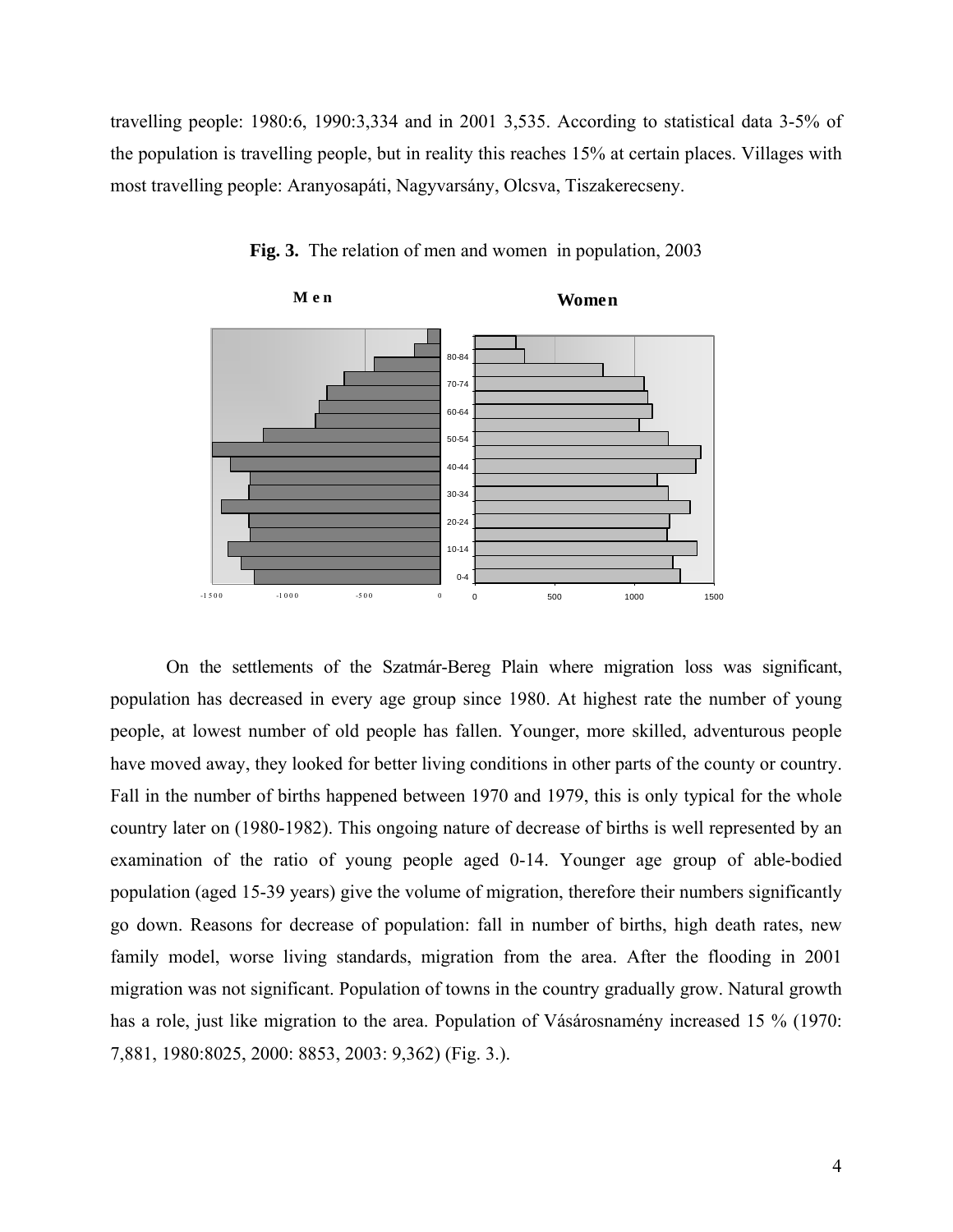It can be noted when looking at underprivileged settlements in Hungary, that most of them lie by the borders of the country. They are at a disadvantage from the infratructure point of view as well. Connections are limited by Tisza, they only have 2 road bridges: one at Vásárosnamény leading to Gergelyiugornya (part of town), the other one between Tivadar and Kisar.

| Settlemet / year | 1970  | 1980   | 1990   | 2000   | 2003   |
|------------------|-------|--------|--------|--------|--------|
| Aranyosapáti     | 2218  | 212    | 1926   | 2025   | 2174   |
| Barabás          | 1328  | 1153   | 911    | 765    | 846    |
| Beregdaróc       | 805   | 792    | 609    | 826    | 830    |
| Beregsurány      | 956   | 850    | 716    | 537    | 636    |
| Csaroda          | 730   | 589    | 544    | 635    | 663    |
| Gelénes          | 1209  | 1016   | 851    | 617    | 604    |
| Gemzse           | 726   | 620    | 509    | 866    | 853    |
| Gulács           | 804   | 739    | 679    | 1051   | 869    |
| Gyüre            | 566   | 466    | 351    | 1279   | 1284   |
| Hetefejércse     | 582   | 573    | 459    | 278    | 309    |
| Ilk              | 1101  | 1143   | 1135   | 1246   | 1277   |
| Jánd             | 810   | 889    | 759    | 1021   | 853    |
| Kisvarsány       | 1540  | 1276   | 987    | 978    | 975    |
| Lónya            | 522   | 465    | 392    | 812    | 842    |
| Márokpapi        | 1391  | 1179   | 1017   | 445    | 457    |
| Mátyus           | 200   | 200    | 200    | 334    | 364    |
| Olcsva           | 745   | 578    | 415    | 758    | 747    |
| Olcsvaapáti      | 3346  | 3012   | 2459   | 358    | 317    |
| Tákos            | 339   | 278    | 228    | 421    | 401    |
| Tarpa            | 1150  | 1131   | 1019   | 2183   | 2253   |
| Tiszaadony       | 837   | 772    | 717    | 734    | 724    |
| Tiszakerecseny   | 959   | 896    | 986    | 950    | 972    |
| Tiszaszalka      | 1058  | 1065   | 1011   | 845    | 942    |
| Tiszavid         | 1108  | 1036   | 1023   | 545    | 501    |
| Tivadar          | 496   | 494    | 459    | 224    | 231    |
| Vámosatya        | 793   | 814    | 727    | 644    | 599    |
| Vásárosnamény    | 7881  | 8025   | 9098   | 8853   | 9362   |
| Összesen         | 34.00 | 30.263 | 30.187 | 30.230 | 30.885 |

**Tabl. 1.**The population in the settlements of Bereg Plain

### **4. CONCLUSION**

 It is a general characteristic of villages on the Bereg Plain that natural growth is low and they have a very high ratio of people over 60. Fall in the population will continue, though migration will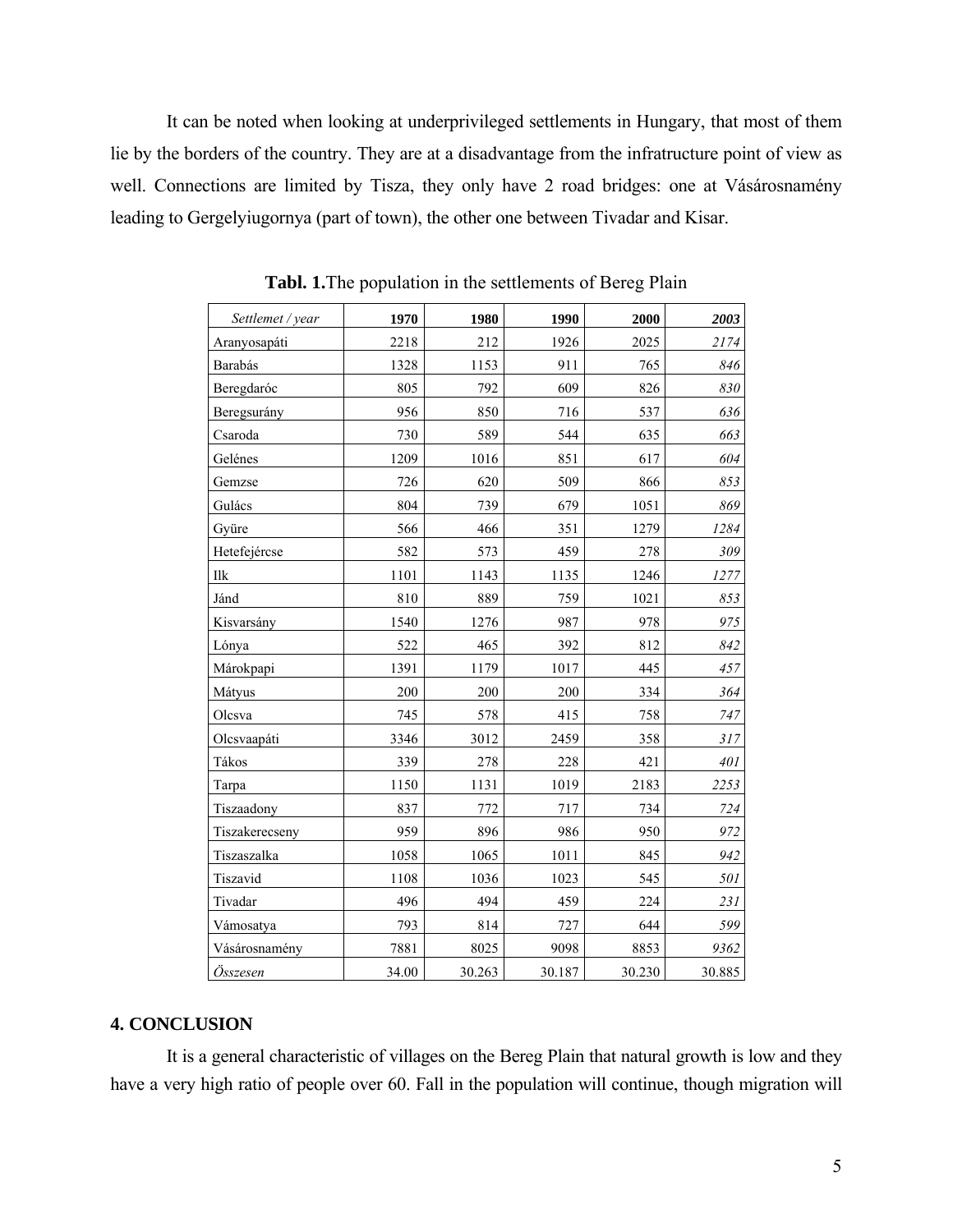reduce. We cannot talk about depopulation of villages at a national level, but at a micro-regional level Szatmár-Bereg Plain is an area showing very strong decline. Employment levels are low, which can be explained by lack of job opportunities and ageing population. Ratio of educated population is very unfavourable. Reconstruction has been finished, population mobilisation did not happen at all. The reason for internal migration and urbanisation earlier was a desire to find better living standards. People migrating to towns or villages lying nearby are mainly young, able-bodied. Since this process influences lot of settlements, economic, social-political and other measures are becoming urgent to prevent the situation from getting worse. Social issues related to ageing are very important: making more job opportunities is the most urgent task. Kiss és Bajmócy tried to border the spheres of influence of the towns in the Alföld (Great Hungarian Plain). It was interesting to compare the theoretical spheres of influences and the statistical micro-regions, and compare the theoretical spheres of influence together by area, population and the number of settlements (J. P. Kiss–P. Bajmócy 2001).

 Lying by the borders means – from the settlement development point of view – one-way traffic, lack of towns, lack of industry, lack of employment along with migration of young people and an older generation who stay and need support. Industry should be based upon local resources. It could possibly be based upon sectors processing agricultural produce and food. One of the highest priorities is the education levels and skills of people.

 The only advantage of being an underprivileged area is the untouched nature, which could be the 'treasure' of the area if tourism started to blossom. The tourist opportunities are more and more available for settlement development. Local governments and Bereg Region Development Society try to take advantage of these (Noble Days in Bereg events, Tisza Party, Kuruc Festival, etc.). The best-built recreational area is Gergelyiugornya: they have an open-air bath with thermal water, and a beach by Tisza, there is a new spa being built at the moment. This area provides sport, entertainment and also recreational opportunities.

 Rural tourism is significant, too: folk style buildings, old crafts, gastronomic features (plum processing in various forms: jam, palinka, prunes) all attract domestic and foreign tourists. Water and eco-tourism, hunting and church tourism are also present. Shopping tourism brings most to the centre of this micro-region, Vasarosnameny. All these factors might encourage venturesome young people to stay on their homeland or even to move back. Stabilising agriculture, supporting fruit growing, or even processing fruits, local-patriots in agriculture or trade might also contribute to this force of the region. Wealth of natural conserved areas, churches from the Middle Ages, wooden bell towers and the traditions of Beregi people all ensure that this corner of the Hungarian Great Plains will live on.

#### **REFERENCES**

Eke P.né (1981): A Szatmári síkság falvainak népességváltozása 1949-1979 között. Földrajzi Értesítő, 1981.